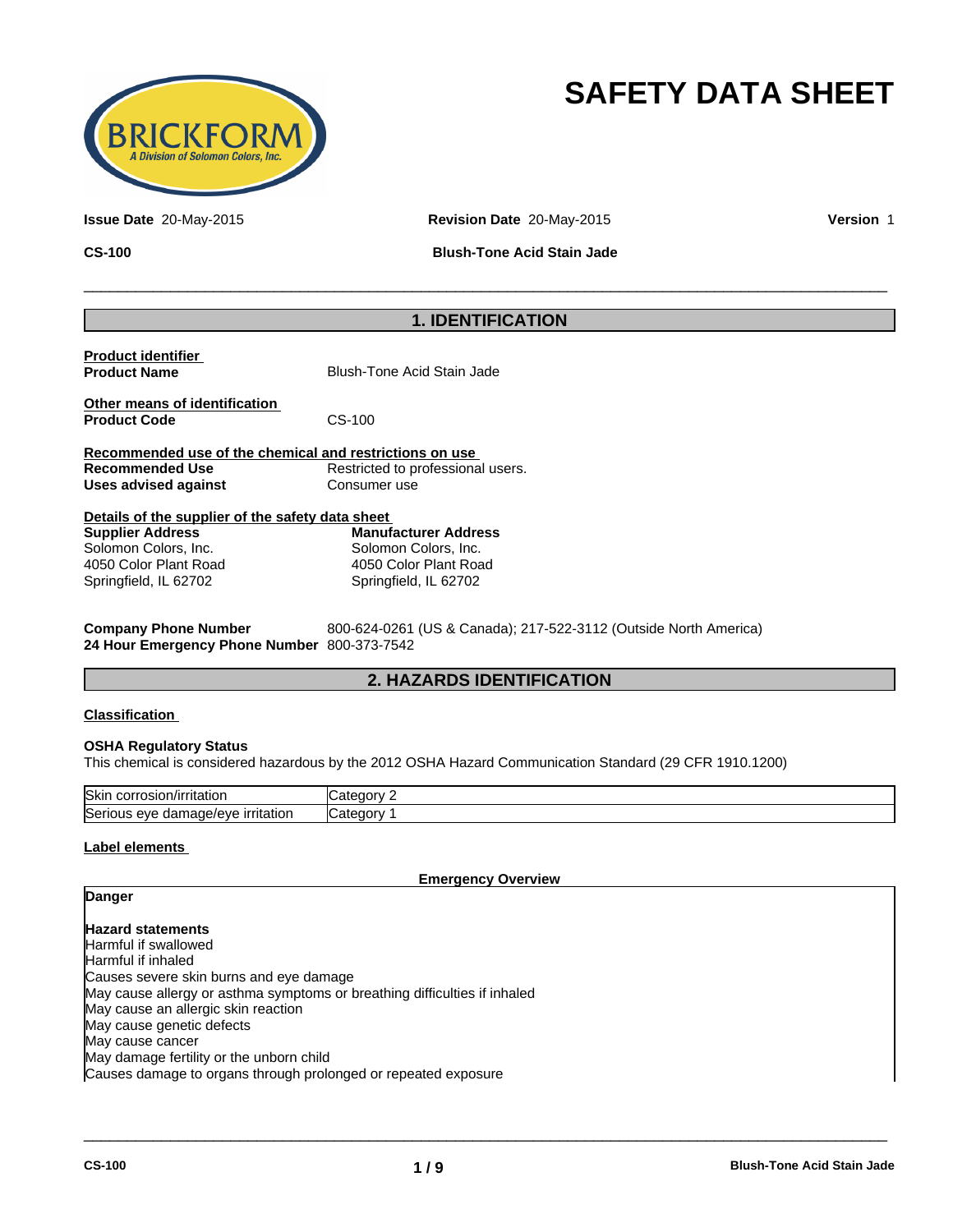

**Physical state Liquid Community Constrainers** Community Constrainers Pungent

#### **Precautionary Statements - Prevention**

Obtain special instructions before use Do not handle until all safety precautions have been read and understood Use personal protective equipment as required Wash face, hands and any exposed skin thoroughly after handling Do not eat, drink or smoke when using this product Use only outdoors or in a well-ventilated area Do not breathe dust/fume/gas/mist/vapors/spray In case of inadequate ventilation wear respiratory protection Contaminated work clothing should not be allowed out of the workplace

#### **Precautionary Statements - Response**

IF exposed or if you feel unwell: Call a POISON CENTER or doctor/physician IF IN EYES: Rinse cautiously with water for several minutes. Remove contact lenses, if present and easy to do. Continue rinsing Immediately call a POISON CENTER or doctor/physician IF ON SKIN (or hair): Remove/Take off immediately all contaminated clothing. Rinse skin with water/shower Wash contaminated clothing before reuse If skin irritation or rash occurs: Get medical advice/attention IF INHALED: Remove victim to fresh air and keep at rest in a position comfortable for breathing Immediately call a POISON CENTER or doctor/physician IF SWALLOWED: Immediately call a POISON CENTER or doctor/physician IF SWALLOWED: Rinse mouth. DO NOT induce vomiting

#### **Hazards not otherwise classified (HNOC)**

#### **Other Information**

• May be harmful if swallowed

Unknown acute toxicity 0% of the mixture consists of ingredient(s) of unknown toxicity

### **3. COMPOSITION/INFORMATION ON INGREDIENTS**

This material is considered hazardous by the OSHA Hazard Communication Standard (29 CFR 1910.1200).

| <b>Chemical Name</b> | <b>CAS No.</b> | Weight-% | <b>Trade Secret</b> |
|----------------------|----------------|----------|---------------------|
| Copper Chloride      | 7447-39-4      | 15-50    |                     |
| Hydrochloric acid    | 7647-01-0      | 0-20     |                     |
| Ferrous Chloride     | 7758-94-3      | 0-30     |                     |

\*The exact percentage (concentration) of composition has been withheld as a trade secret.

## **4. FIRST AID MEASURES**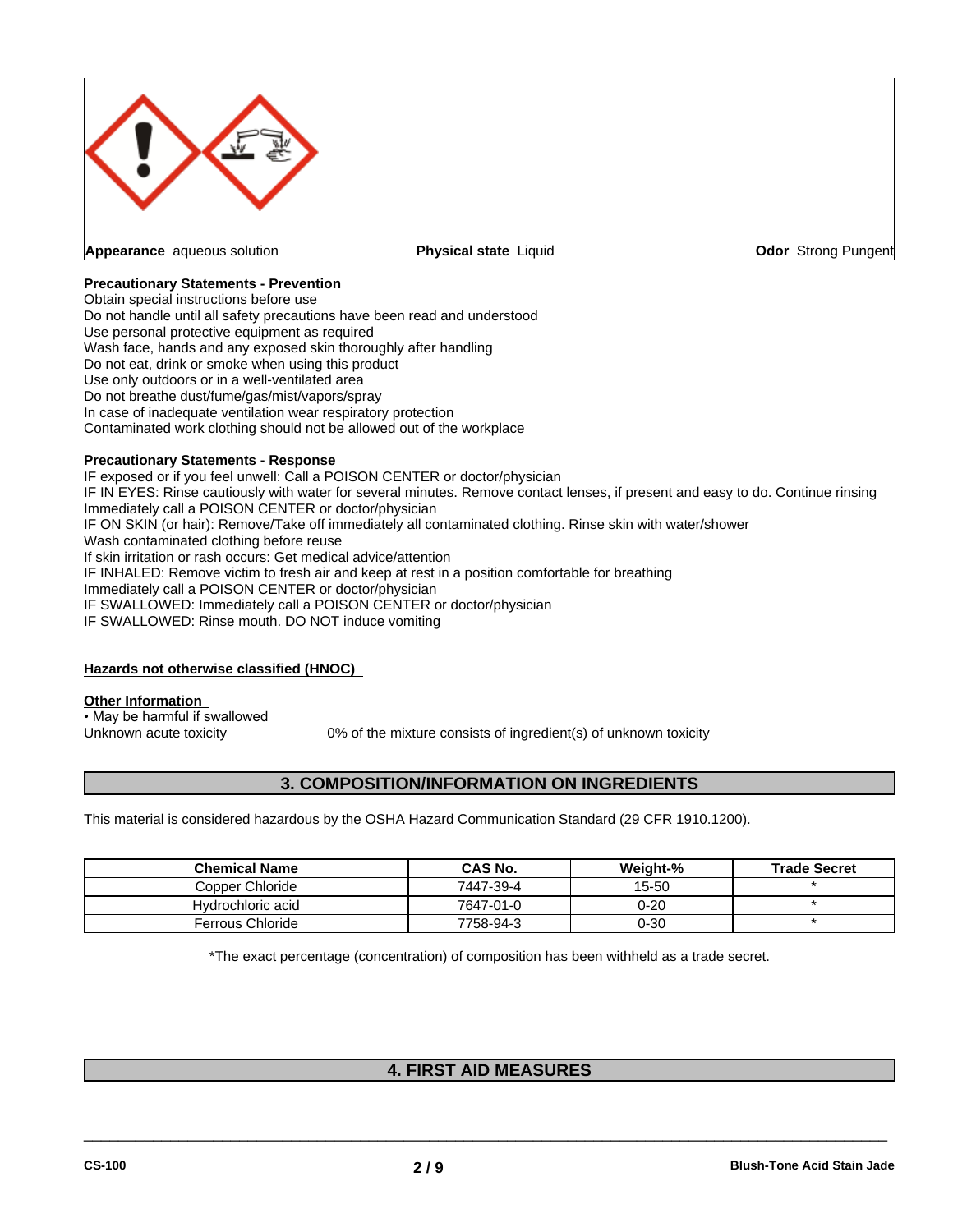#### **Description of first aid measures**

|                                                             | <b>5. FIRE-FIGHTING MEASURES</b>                                                                                                     |  |  |
|-------------------------------------------------------------|--------------------------------------------------------------------------------------------------------------------------------------|--|--|
| Note to physicians                                          | Treat symptomatically.                                                                                                               |  |  |
|                                                             | Indication of any immediate medical attention and special treatment needed                                                           |  |  |
| <b>Symptoms</b>                                             | No information available.                                                                                                            |  |  |
| Most important symptoms and effects, both acute and delayed |                                                                                                                                      |  |  |
| Ingestion                                                   | If swallowed, call a poison control center or physician immediately. Clean mouth with water<br>and drink afterwards plenty of water. |  |  |
| <b>Inhalation</b>                                           | If fumes from reactions are inhaled, move to fresh air immediately. Call a physician or<br>poison control center immediately.        |  |  |
| <b>Skin Contact</b>                                         | IF ON SKIN (or hair): Remove/Take off immediately all contaminated clothing. Rinse skin<br>with water/shower.                        |  |  |
| Eye contact                                                 | In the case of contact with eyes, rinse immediately with plenty of water and seek medical<br>advice.                                 |  |  |
| <b>General advice</b>                                       | In case of accident or unwellness, seek medical advice immediately (show directions for<br>use or safety data sheet if possible).    |  |  |
|                                                             |                                                                                                                                      |  |  |

#### **Suitable extinguishing media**

Use extinguishing measures that are appropriate to local circumstances and the surrounding environment.

**Unsuitable extinguishing media** Keep away from heat.

# **Specific hazards arising from the chemical**

Contact with metals may evolve flammable hydrogen gas. Non-combustible, substance itself does not burn but may decompose upon heating to produce corrosive and/or toxic fumes. Runoff may pollute waterways.

**Hazardous combustion products**Hydrogen chloride.

**Explosion data Sensitivity to Mechanical Impact** None. **Sensitivity to Static Discharge** None.

#### **Protective equipment and precautions for firefighters**

As in any fire, wear self-contained breathing apparatus pressure-demand, MSHA/NIOSH (approved or equivalent) and full protective gear.

### **6. ACCIDENTAL RELEASE MEASURES**

#### **Personal precautions, protective equipment and emergency procedures**

| <b>Personal precautions</b>      | Keep people away from and upwind of spill/leak. Ventilate affected area. Do not touch<br>damaged containers or spilled material unless wearing appropriate protective clothing. Stop<br>leak if you can do it without risk. Avoid contact with skin, eyes and inhalation of vapors. |  |
|----------------------------------|-------------------------------------------------------------------------------------------------------------------------------------------------------------------------------------------------------------------------------------------------------------------------------------|--|
| <b>Other Information</b>         | Suppress gases/vapors/mists with water spray jet.                                                                                                                                                                                                                                   |  |
| For emergency responders         | Use personal protection recommended in Section 8.                                                                                                                                                                                                                                   |  |
| <b>Environmental precautions</b> |                                                                                                                                                                                                                                                                                     |  |
| <b>Environmental precautions</b> | Prevent entry into waterways, sewers, basements or confined areas. Prevent further<br>leakage or spillage if safe to do so. See Section 12 for additional ecological information.                                                                                                   |  |

 $\overline{\phantom{a}}$  ,  $\overline{\phantom{a}}$  ,  $\overline{\phantom{a}}$  ,  $\overline{\phantom{a}}$  ,  $\overline{\phantom{a}}$  ,  $\overline{\phantom{a}}$  ,  $\overline{\phantom{a}}$  ,  $\overline{\phantom{a}}$  ,  $\overline{\phantom{a}}$  ,  $\overline{\phantom{a}}$  ,  $\overline{\phantom{a}}$  ,  $\overline{\phantom{a}}$  ,  $\overline{\phantom{a}}$  ,  $\overline{\phantom{a}}$  ,  $\overline{\phantom{a}}$  ,  $\overline{\phantom{a}}$ 

**Methods and material for containment and cleaning up**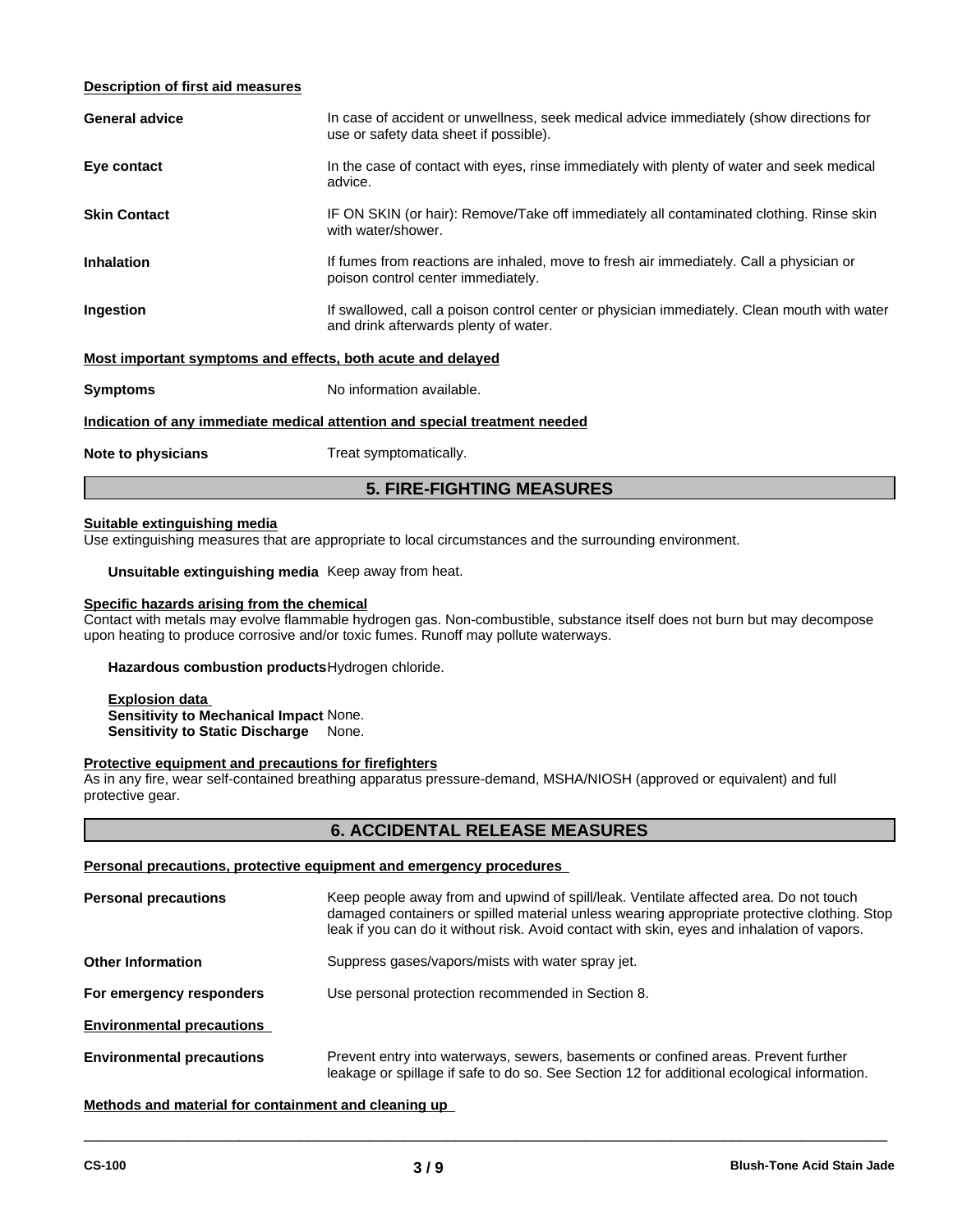| <b>Methods for containment</b><br>Dike far ahead of liquid spill for later disposal. Contain and collect spillage with<br>non-combustible absorbent material, (e.g. sand, earth, diatomaceous earth, vermiculite) |                                                                                                                                                                                                           |  |
|-------------------------------------------------------------------------------------------------------------------------------------------------------------------------------------------------------------------|-----------------------------------------------------------------------------------------------------------------------------------------------------------------------------------------------------------|--|
|                                                                                                                                                                                                                   | and place in container for disposal according to local / national regulations (see Section 13).                                                                                                           |  |
| Methods for cleaning up                                                                                                                                                                                           | Pick up and transfer to properly labeled containers.                                                                                                                                                      |  |
| <b>Prevention of secondary hazards</b>                                                                                                                                                                            | Clean contaminated objects and areas thoroughly observing environmental regulations.                                                                                                                      |  |
|                                                                                                                                                                                                                   | <b>7. HANDLING AND STORAGE</b>                                                                                                                                                                            |  |
| <b>Precautions for safe handling</b>                                                                                                                                                                              |                                                                                                                                                                                                           |  |
| Advice on safe handling                                                                                                                                                                                           | Use personal protective equipment as required. Avoid contact with skin, eyes or clothing.<br>Wash contaminated clothing before reuse. Avoid breathing vapors or mists. Wash<br>thoroughly after handling. |  |
| Conditions for safe storage, including any incompatibilities                                                                                                                                                      |                                                                                                                                                                                                           |  |
| <b>Storage Conditions</b>                                                                                                                                                                                         | Keep container tightly closed in a dry and well-ventilated place. Keep/store only in original<br>container. Keep in properly labeled containers. Keep from freezing.                                      |  |
| Incompatible materials                                                                                                                                                                                            | Strong oxidizing agents. Metals. Alkali.                                                                                                                                                                  |  |

# **8. EXPOSURE CONTROLS/PERSONAL PROTECTION**

#### **Control parameters**

#### **Exposure Guidelines** .

| <b>Chemical Name</b>           | <b>ACGIH TLV</b>                          | <b>OSHA PEL</b>                                                                                                     | <b>NIOSH IDLH</b>                                                                         |
|--------------------------------|-------------------------------------------|---------------------------------------------------------------------------------------------------------------------|-------------------------------------------------------------------------------------------|
| Copper Chloride<br>7447-39-4   | TWA: 1 mg/m <sup>3</sup> Cu dust and mist |                                                                                                                     | IDLH: 100 mg/m <sup>3</sup> Cu dust and mist<br>TWA: 1 mg/m <sup>3</sup> Cu dust and mist |
| Hydrochloric acid<br>7647-01-0 | Ceiling: 2 ppm                            | (vacated) Ceiling: 5 ppm<br>(vacated) Ceiling: 7 mg/m <sup>3</sup><br>Ceiling: 5 ppm<br>Ceiling: $7 \text{ mg/m}^3$ | IDLH: 50 ppm<br>Ceiling: 5 ppm<br>Ceiling: 7 mg/m <sup>3</sup>                            |
| Ferrous Chloride<br>7758-94-3  | TWA: 1 $mq/m3 Fe$                         | (vacated) TWA: 1 mg/m <sup>3</sup> Fe                                                                               | TWA: 1 mg/m $3$ Fe                                                                        |

*NIOSH IDLH Immediately Dangerous to Life or Health*

**Other Information** Vacated limits revoked by the Court of Appeals decision in AFL-CIO v. OSHA, 965 F.2d 962 (11th Cir., 1992).

 $\overline{\phantom{a}}$  ,  $\overline{\phantom{a}}$  ,  $\overline{\phantom{a}}$  ,  $\overline{\phantom{a}}$  ,  $\overline{\phantom{a}}$  ,  $\overline{\phantom{a}}$  ,  $\overline{\phantom{a}}$  ,  $\overline{\phantom{a}}$  ,  $\overline{\phantom{a}}$  ,  $\overline{\phantom{a}}$  ,  $\overline{\phantom{a}}$  ,  $\overline{\phantom{a}}$  ,  $\overline{\phantom{a}}$  ,  $\overline{\phantom{a}}$  ,  $\overline{\phantom{a}}$  ,  $\overline{\phantom{a}}$ 

#### **Appropriate engineering controls**

| <b>Engineering Controls</b>           | Ensure adequate ventilation, especially in confined areas. Showers<br>Eyewash stations<br>Ventilation systems.                                                                                                                                                                                                                   |  |
|---------------------------------------|----------------------------------------------------------------------------------------------------------------------------------------------------------------------------------------------------------------------------------------------------------------------------------------------------------------------------------|--|
|                                       | Individual protection measures, such as personal protective equipment                                                                                                                                                                                                                                                            |  |
| <b>Eye/face protection</b>            | Tight sealing safety goggles. Face protection shield.                                                                                                                                                                                                                                                                            |  |
| Skin and body protection              | Wear impervious protective clothing, including boots, gloves, lab coat, apron or coveralls,<br>as appropriate, to prevent skin contact.                                                                                                                                                                                          |  |
| <b>Respiratory protection</b>         | If exposure limits are exceeded or irritation is experienced, NIOSH/MSHA approved<br>respiratory protection should be worn. Positive-pressure supplied air respirators may be<br>required for high airborne contaminant concentrations. Respiratory protection must be<br>provided in accordance with current local regulations. |  |
| <b>General Hygiene Considerations</b> | Wash face, hands and any exposed skin thoroughly after handling. Use personal protective<br>equipment as required. Avoid prolonged or repeated contact with skin. Avoid breathing<br>(dust, vapor, mist, gas). Wash contaminated clothing before reuse.                                                                          |  |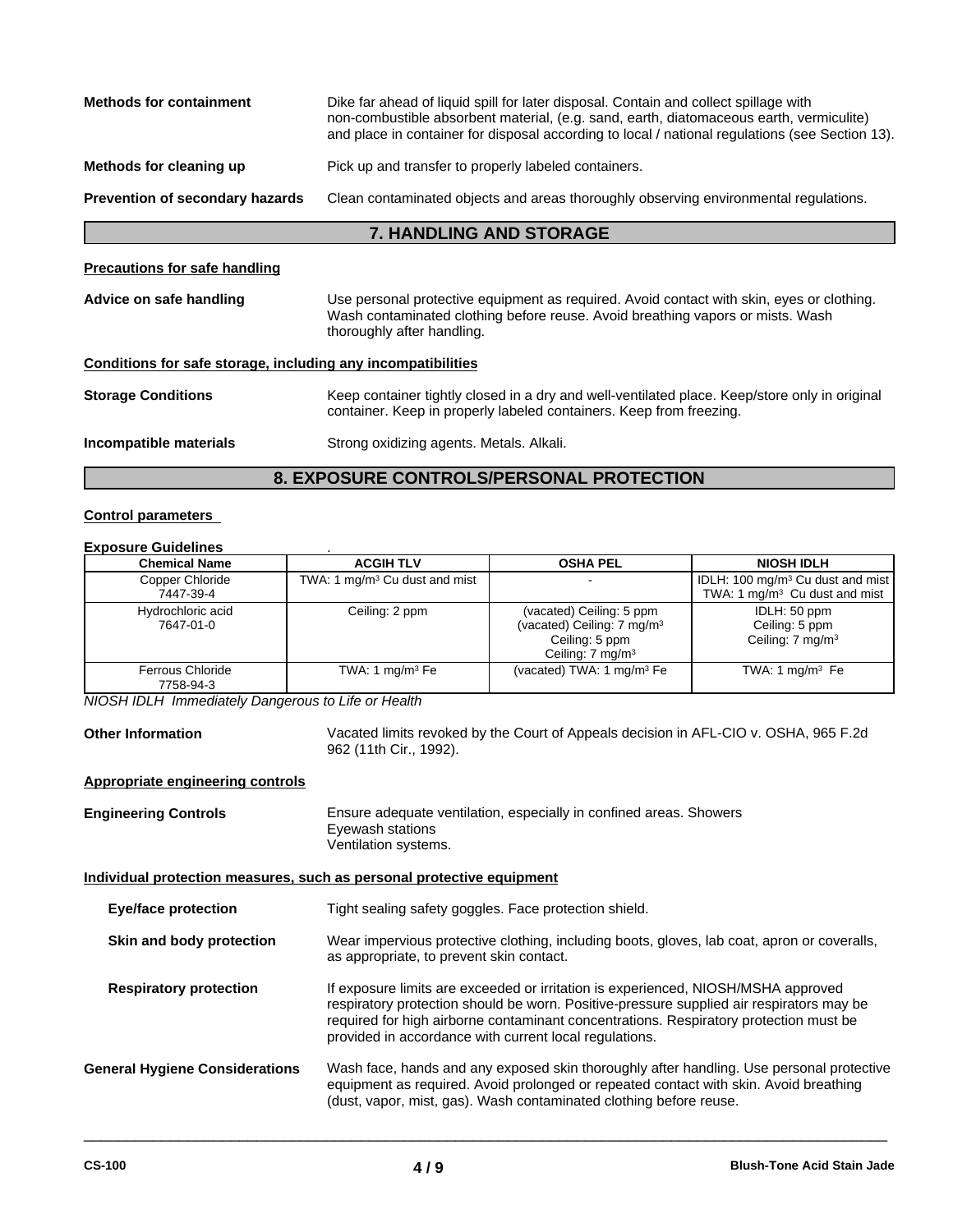### **9. PHYSICAL AND CHEMICAL PROPERTIES**

#### **Information on basic physical and chemical properties**

**Physical state** Liquid

**Explosive properties** No information available **Oxidizing properties** No information available **Melting point/freezing point** 32 **Boiling point / boiling range** No information available **Flash point**<br> **Evaporation rate**<br> **No information available**<br>
No information available **Flammability (solid, gas) Flammability Limit in Air Upper flammability limit:** No information available **Lower flammability limit:** No information available **Vapor pressure** No information available **Vapor density** No information available **Specific Gravity** 1.30 +/-0.03 **Water solubility** No information available **Solubility in other solvents** No information available **Partition coefficient** No information available **Autoignition temperature Decomposition temperature** No information available **Kinematic viscosity** No information available **Dynamic viscosity**

#### **Other Information**

**Molecular weight** No information and No information and No information and No information and No information available neutral No information and No information available neutral No information and No information and No i **VOC Content (%)** 

**No information available** No information available<br>No information available

No information available No information available

**Softening point No information available**<br> **Molecular weight No information available Density** No information available **Bulk density** No information available

**Appearance aqueous solution Odor Color Strong Pungent Color** Strong Pungent **Color Color Color Color Color Color Color Color Color Color Color Color Color Color Color Color Color Co** 

**Color Color threshold** No information available

# **Property**<br> **Remarks** • Method<br> **Remarks** • Method<br> **Remarks** • Method<br> **Remarks** • Method

### **10. STABILITY AND REACTIVITY**

#### **Reactivity**

No data available

**Chemical stability** Stable under normal conditions.

#### **Possibility of Hazardous Reactions**

None under normal processing.

**Hazardous polymerization** Hazardous polymerization does not occur.

#### **Conditions to avoid**

Strong oxidizing agents. Storage near to reactive materials. To avoid thermal decomposition, do not overheat.

#### **Incompatible materials**

Strong oxidizing agents. Metals. Alkali.

#### **Hazardous Decomposition Products**

Chlorine. Thermal decomposition can lead to release of toxic/corrosive gases and vapors.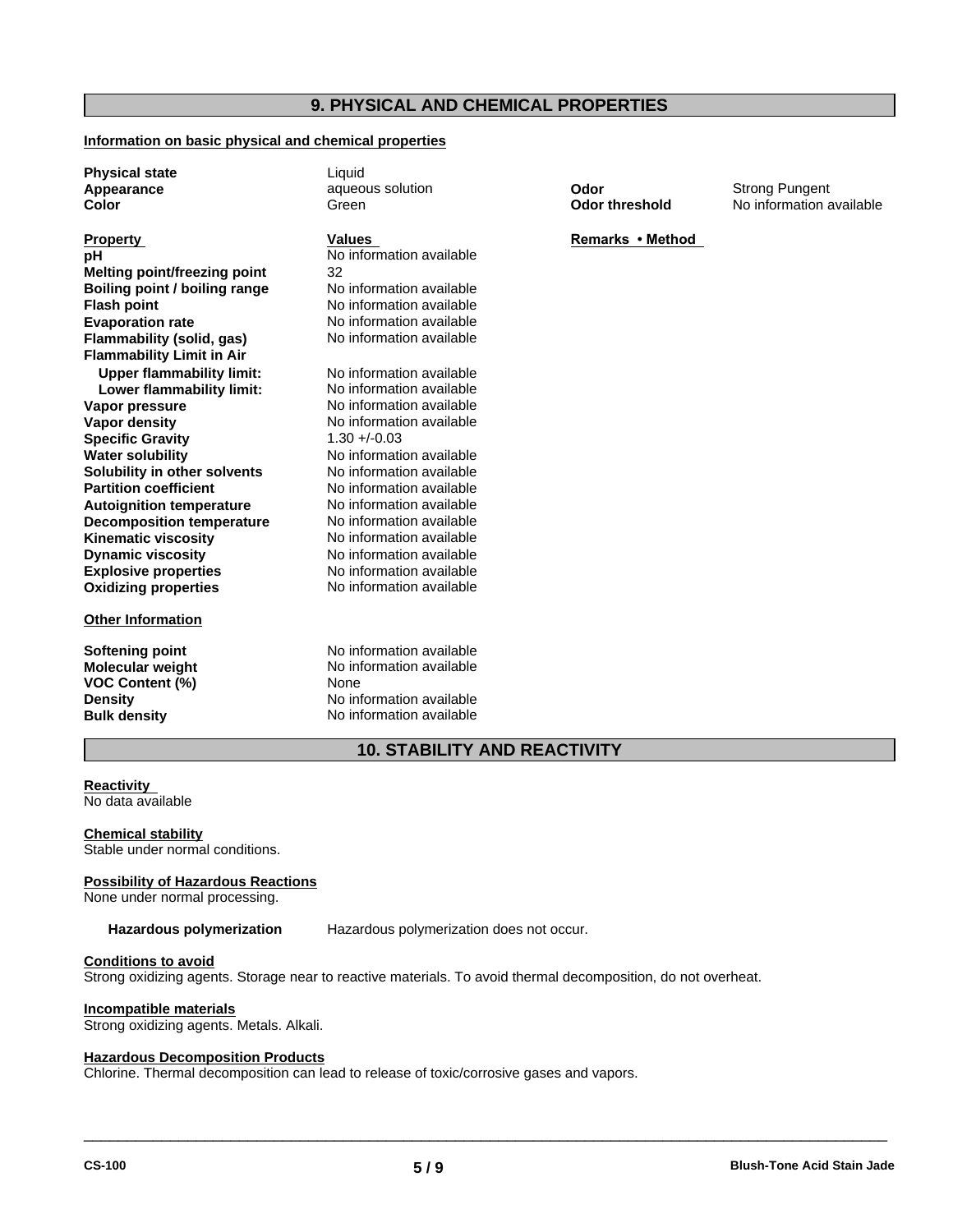# **11. TOXICOLOGICAL INFORMATION**

### **Information on likely routes of exposure**

| <b>Product Information</b> | No data available  |
|----------------------------|--------------------|
| <b>Inhalation</b>          | No data available. |
| Eye contact                | No data available. |
| <b>Skin Contact</b>        | No data available. |
| Ingestion                  | No data available. |

| <b>Chemical Name</b>                 | Oral LD50           | Dermal LD50             | <b>Inhalation LC50</b> |
|--------------------------------------|---------------------|-------------------------|------------------------|
| Copper Chloride<br>17447-39-4        | $=$ 584 mg/kg (Rat) | -                       |                        |
| Hydrochloric acid<br>7647-01-0       | $= 700$ mg/kg (Rat) | $>$ 5010 mg/kg (Rabbit) | $= 3124$ ppm (Rat) 1 h |
| <b>Ferrous Chloride</b><br>7758-94-3 | $= 450$ mg/kg (Rat) |                         |                        |

#### **Information on toxicological effects**

#### **Symptoms**

| No information available |  |
|--------------------------|--|
|--------------------------|--|

#### **Delayed and immediate effects as well as chronic effects from short and long-term exposure**

| <b>Sensitization</b>                   | No information available.                          |                                                |            |             |
|----------------------------------------|----------------------------------------------------|------------------------------------------------|------------|-------------|
| Germ cell mutagenicity                 | No information available.                          |                                                |            |             |
| Carcinogenicity                        | No information available.                          |                                                |            |             |
| <b>Chemical Name</b>                   | <b>ACGIH</b>                                       | <b>IARC</b>                                    | <b>NTP</b> | <b>OSHA</b> |
| Hydrochloric acid<br>7647-01-0         |                                                    | Group 3                                        |            |             |
| Not classifiable as a human carcinogen | IARC (International Agency for Research on Cancer) |                                                |            |             |
| <b>Reproductive toxicity</b>           | No information available.                          |                                                |            |             |
| <b>STOT - single exposure</b>          | No information available.                          |                                                |            |             |
| <b>STOT - repeated exposure</b>        | No information available.                          |                                                |            |             |
| <b>Chronic toxicity</b>                | May cause adverse liver effects.                   |                                                |            |             |
| <b>Target Organ Effects</b>            |                                                    | Eyes, kidney, liver, Respiratory system, Skin. |            |             |
| <b>Aspiration hazard</b>               | No information available.                          |                                                |            |             |

#### **The following values are calculated based on chapter 3.1 of the GHS document** .

| ATEmix (oral)                  | 13687 mg/kg |
|--------------------------------|-------------|
| ATEmix (dermal)                | 98057 mg/kg |
| <b>ATEmix (inhalation-gas)</b> | 30541 mg/l  |
| ATEmix (inhalation-dust/mist)  | 9.8 ma/l    |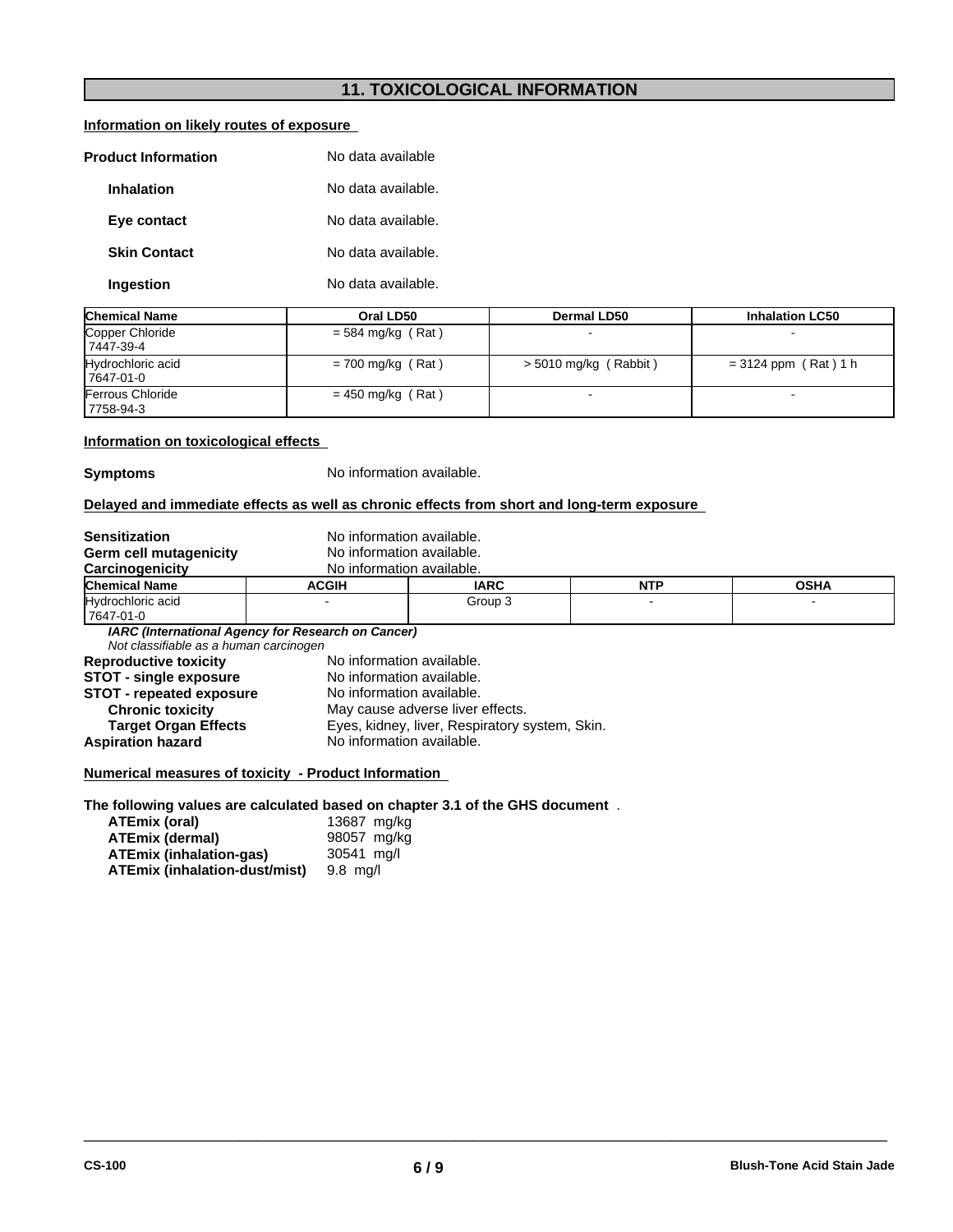# **12. ECOLOGICAL INFORMATION**

This product contains a chemical which is listed as a severe marine pollutant according to DOT.

#### **Ecotoxicity**

| 25.7% of the mixture consists of components(s) of unknown hazards to the aquatic environment                             |                          |                                                |           |
|--------------------------------------------------------------------------------------------------------------------------|--------------------------|------------------------------------------------|-----------|
| <b>Chemical Name</b>                                                                                                     | Algae/aquatic plants     | <b>Fish</b>                                    | Crustacea |
| Hydrochloric acid<br>7647-01-0                                                                                           |                          | 282: 96 h Gambusia affinis mg/L<br>LC50 static |           |
| Ferrous Chloride<br>7758-94-3                                                                                            |                          | 4: 96 h Morone saxatilis mg/L LC50<br>static   |           |
| <b>Persistence and degradability</b><br>No information available.<br><b>Bioaccumulation</b><br>No information available. |                          |                                                |           |
| Other adverse effects                                                                                                    | No information available |                                                |           |
|                                                                                                                          |                          | <b>13. DISPOSAL CONSIDERATIONS</b>             |           |

| Waste treatment methods |                                                                                                                                                     |
|-------------------------|-----------------------------------------------------------------------------------------------------------------------------------------------------|
| Disposal of wastes      | Should not be released into the environment. Disposal should be in accordance with<br>applicable regional, national and local laws and regulations. |
| Contaminated packaging  | Do not reuse container.                                                                                                                             |

| <b>Chemical Name</b>         | California Hazardous Waste Status |
|------------------------------|-----------------------------------|
| Copper Chloride<br>7447-39-4 | Toxic                             |

# **14. TRANSPORT INFORMATION**

| . .                     |                                                                                                    |
|-------------------------|----------------------------------------------------------------------------------------------------|
| UN/ID no.               | UN3264                                                                                             |
| Proper shipping name    | Corrosive liquid, NOS, (Hydrochloric Acid, Solution)                                               |
| <b>Hazard Class</b>     |                                                                                                    |
| <b>Packing Group</b>    | Ш                                                                                                  |
| <b>Marine pollutant</b> | This product contains a chemical which is listed as a severe marine pollutant according to<br>DOT. |
|                         |                                                                                                    |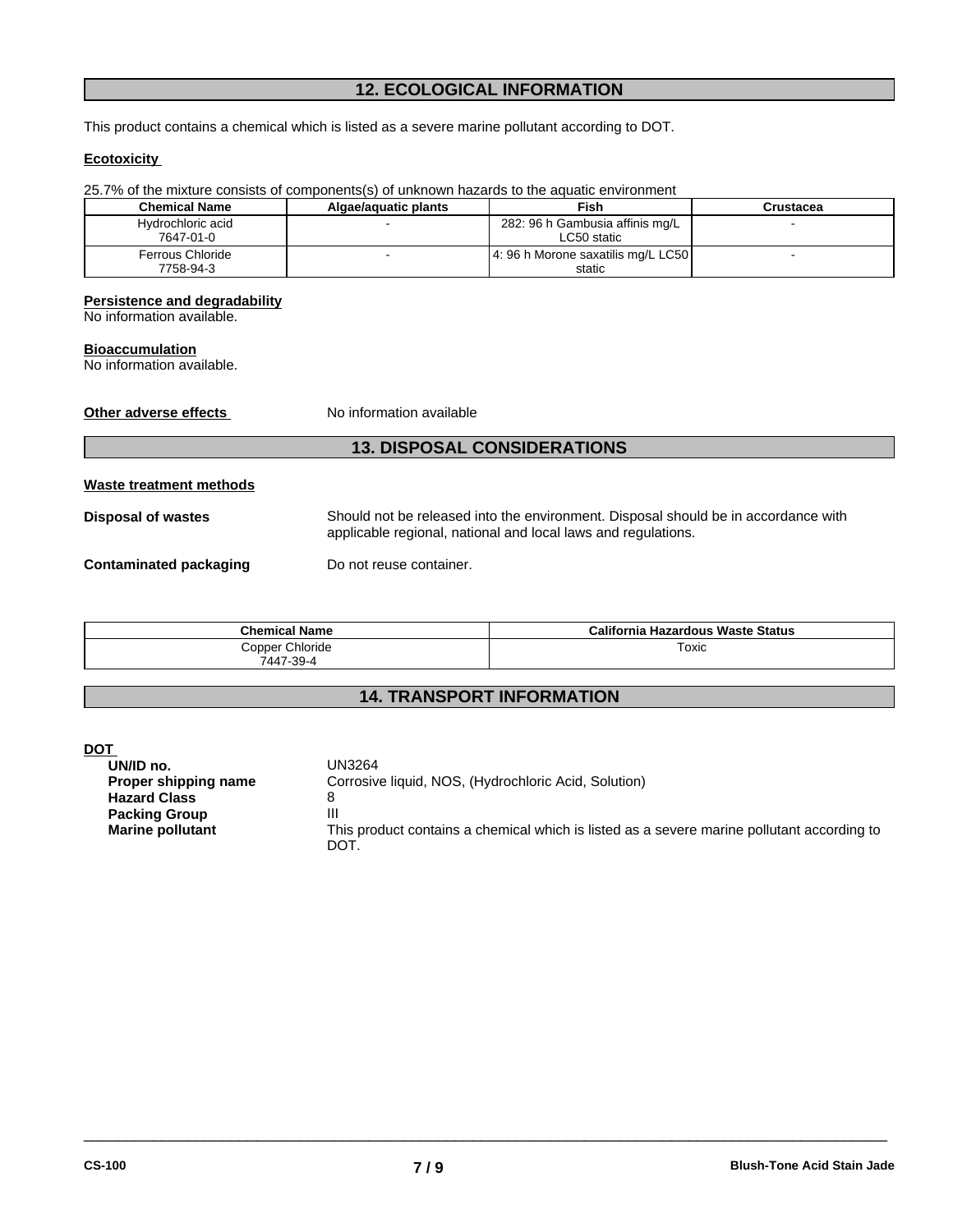## **15. REGULATORY INFORMATION**

# **International Inventories TSCA** Complies<br> **DSL/NDSL** Complies

| <b>EINECS/ELINCS</b> | Complies |
|----------------------|----------|
| <b>ENCS</b>          | Complies |
| <b>IECSC</b>         | Complies |
| <b>KECL</b>          | Complies |
| <b>PICCS</b>         | Complies |
| <b>AICS</b>          | Complies |

#### **Legend:**

**TSCA** - United States Toxic Substances Control Act Section 8(b) Inventory

**DSL/NDSL** - Canadian Domestic Substances List/Non-Domestic Substances List

**Complies** 

**EINECS/ELINCS** - European Inventory of Existing Chemical Substances/European List of Notified Chemical Substances

**ENCS** - Japan Existing and New Chemical Substances

**IECSC** - China Inventory of Existing Chemical Substances

**KECL** - Korean Existing and Evaluated Chemical Substances

**PICCS** - Philippines Inventory of Chemicals and Chemical Substances

**AICS** - Australian Inventory of Chemical Substances

#### **US Federal Regulations**

#### **SARA 313**

Section 313 of Title III of the Superfund Amendments and Reauthorization Act of 1986 (SARA). This product contains a chemical or chemicals which are subject to the reporting requirements of the Act and Title 40 of the Code of Federal Regulations, Part 372

| <b>Chemical Name</b>                  | <b>SARA 313 - Threshold Values %</b> |
|---------------------------------------|--------------------------------------|
| Copper Chloride - 7447-39-4           | 1.0                                  |
| Hydrochloric acid - 7647-01-0         | 1.0                                  |
| <b>SARA 311/312 Hazard Categories</b> |                                      |
| Acute health hazard                   | No                                   |
| <b>Chronic Health Hazard</b>          | No                                   |
| Fire hazard                           | No                                   |
| Sudden release of pressure hazard     | No                                   |
| <b>Reactive Hazard</b>                | No                                   |

#### **CWA (Clean Water Act)**

| <b>Chemical Name</b>           | <b>CWA - Reportable</b><br>Quantities | <b>CWA - Toxic Pollutants</b> | <b>CWA - Priority Pollutants</b> | <b>CWA - Hazardous</b><br><b>Substances</b> |
|--------------------------------|---------------------------------------|-------------------------------|----------------------------------|---------------------------------------------|
| Copper Chloride<br>7447-39-4   | 10 <sub>lb</sub>                      |                               |                                  | $\lambda$                                   |
| Hydrochloric acid<br>7647-01-0 | 5000 lb                               |                               |                                  |                                             |
| Ferrous Chloride<br>7758-94-3  | 100 <sub>lb</sub>                     |                               |                                  |                                             |

#### **CERCLA**

| <b>Chemical Name</b>                 | <b>Hazardous Substances RQs</b> | <b>CERCLA/SARA RQ</b> | <b>Reportable Quantity (RQ)</b>            |
|--------------------------------------|---------------------------------|-----------------------|--------------------------------------------|
| Copper Chloride<br>7447-39-4         | 10 lb                           |                       | RQ 10 lb final RQ<br>RQ 4.54 kg final RQ   |
| Hydrochloric acid<br>7647-01-0       | 5000 lb                         | 5000 lb               | RO 5000 lb final RO<br>RQ 2270 kg final RQ |
| <b>Ferrous Chloride</b><br>7758-94-3 | 100 lb                          |                       | RQ 100 lb final RQ<br>RQ 45.4 kg final RQ  |
| <b>US State Regulations</b>          |                                 |                       |                                            |

 $\overline{\phantom{a}}$  ,  $\overline{\phantom{a}}$  ,  $\overline{\phantom{a}}$  ,  $\overline{\phantom{a}}$  ,  $\overline{\phantom{a}}$  ,  $\overline{\phantom{a}}$  ,  $\overline{\phantom{a}}$  ,  $\overline{\phantom{a}}$  ,  $\overline{\phantom{a}}$  ,  $\overline{\phantom{a}}$  ,  $\overline{\phantom{a}}$  ,  $\overline{\phantom{a}}$  ,  $\overline{\phantom{a}}$  ,  $\overline{\phantom{a}}$  ,  $\overline{\phantom{a}}$  ,  $\overline{\phantom{a}}$ 

# **California Proposition 65**

This product does not contain any Proposition 65 chemicals